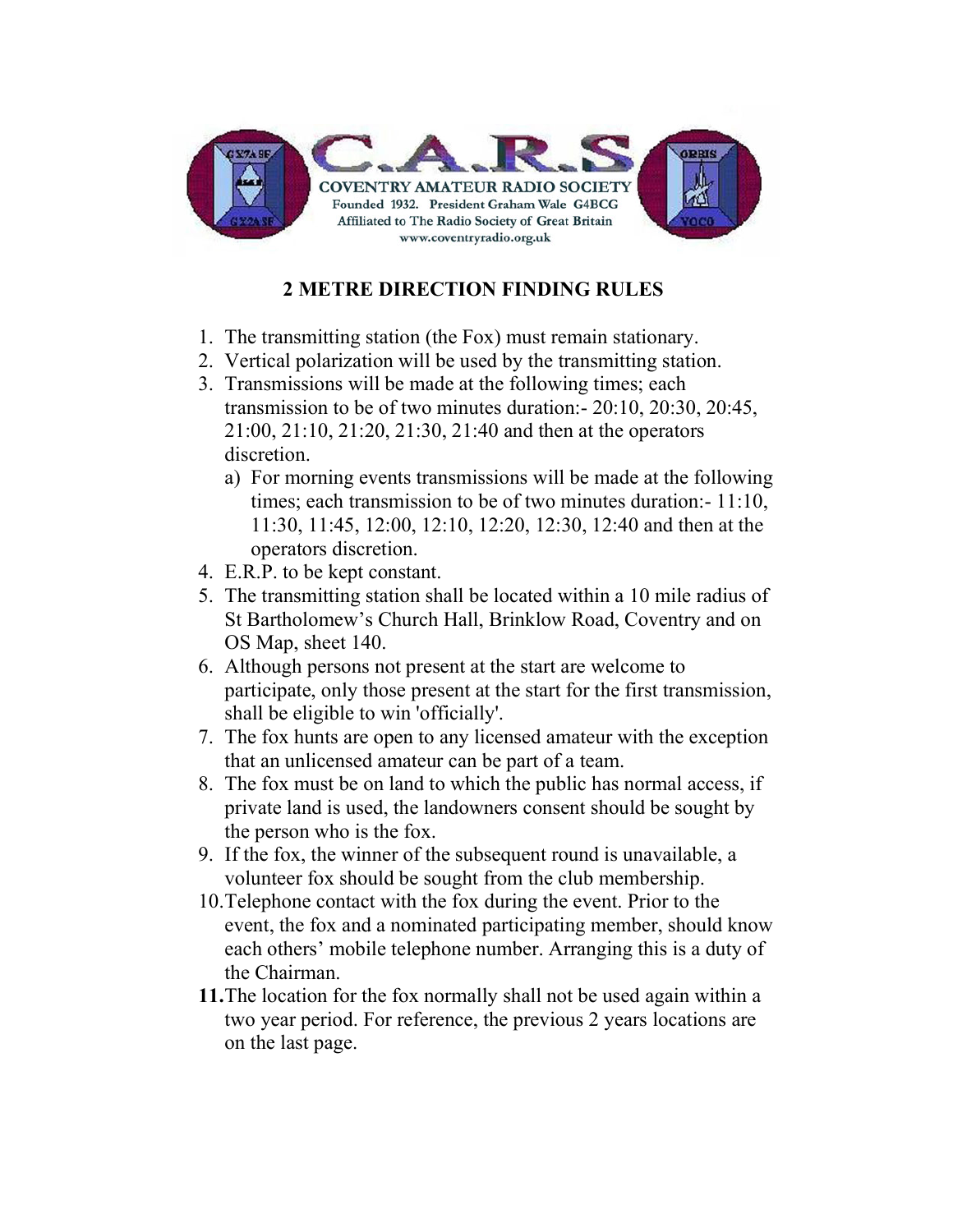## G2FDC 2m DF TROPHY

The society awards a trophy to the winning team for the season of 2m DF events.

The society will be holding four of these events in 2015.

The trophy will be awarded to the team with the highest points score from the best three out of four events. A team means those members in a single vehicle. A team can include non licensed individuals.

The trophy is open to any licensed amateur or teams.

| <b>Position</b> | <b>Points Awarded</b> |
|-----------------|-----------------------|
|                 |                       |
|                 |                       |
|                 |                       |
|                 |                       |
|                 |                       |
|                 |                       |
|                 |                       |

#### SCORING SYSTEM

- 3. The Fox shall be awarded 6 points.
- 4. In the event of tie on points the winner shall be:- The team who has the most first places. In the event that the teams cannot be separated by first places then the team that reaches the fox in the quickest time will be declared to be the winner .

## PRESENTATION of the TROPHY

This will normally be announced at the Annual General Meeting that normally is held in October.

### PREVIOUS WINNERS

| 2007 | <b>G8GD &amp; M0DVG</b>  |
|------|--------------------------|
| 2008 | <b>G8SEQ &amp; G4GEE</b> |
| 2009 | <b>G8GD &amp; M0DVG</b>  |
| 2010 | <b>G10RG &amp; G1AVF</b> |
| 2011 | <b>G10RG &amp; G1AVF</b> |
| 2012 | M0ZOM & M6HJL            |
| 2013 | <b>M0ZOM &amp; M6HJL</b> |
| 2014 | <b>G4DZL</b>             |

Last Updated: 4<sup>th</sup> December 2014